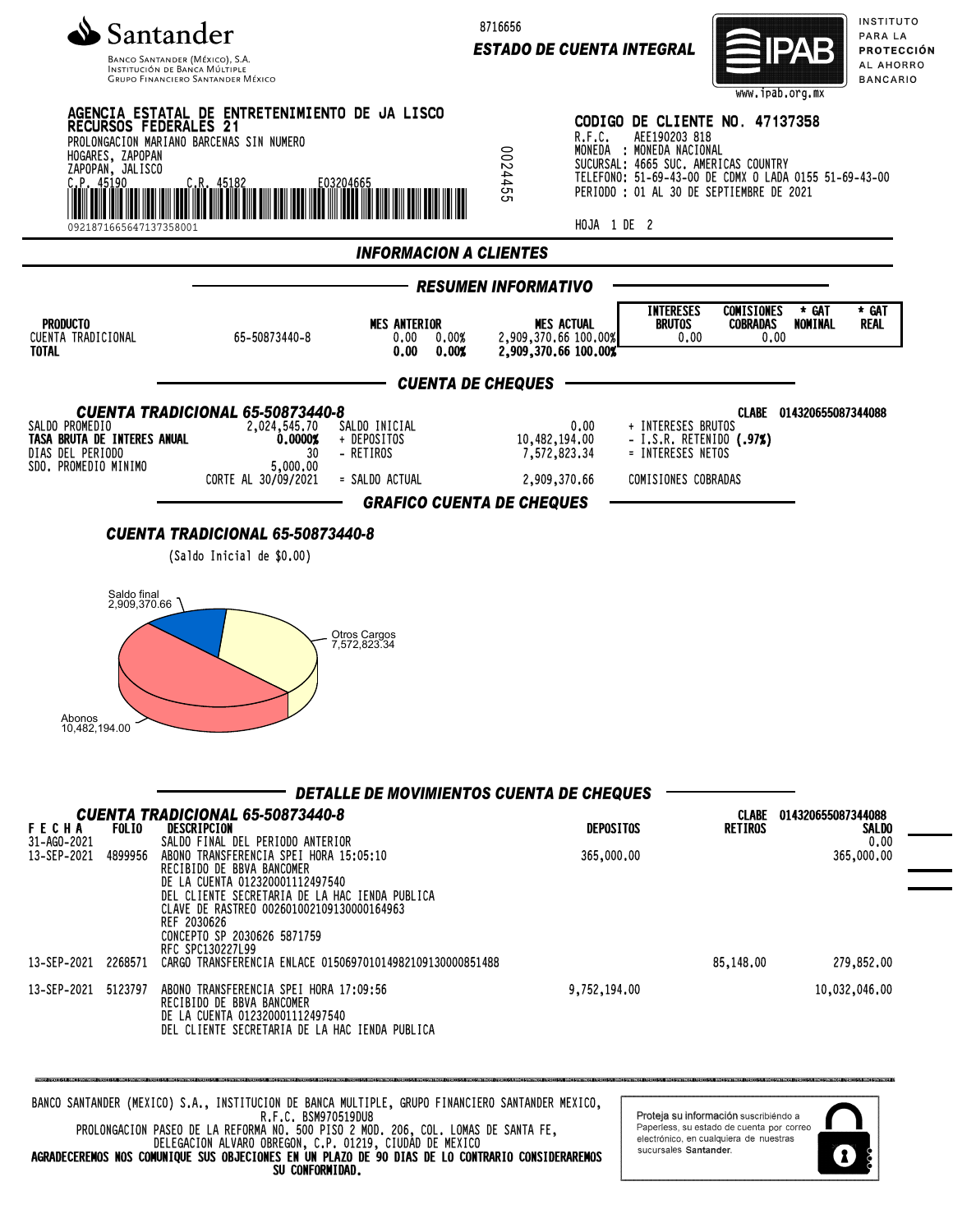8716656

*ESTADO DE CUENTA INTEGRAL*



Banco Santander (México), S.A.<br>Institución de Banca Múltiple<br>Grupo Financiero Santander México

| FECHA               | <b>FOLIO</b> | DESCRIPCION<br>CLAVE DE RASTREO 002601002109130000189429<br>REF 2031080<br>CONCEPTO SP 2031080 5873626                                                                                                                                                                                                                                                                 | <b>DEPOSITOS</b> | <b>RETIROS</b> | <b>SALDO</b> |
|---------------------|--------------|------------------------------------------------------------------------------------------------------------------------------------------------------------------------------------------------------------------------------------------------------------------------------------------------------------------------------------------------------------------------|------------------|----------------|--------------|
| 14-SEP-2021         | 0000000      | RFC SPC130227L99<br>CARGO TRANSFERENCIA ENLACE TRASPASO PARA NOMINAS                                                                                                                                                                                                                                                                                                   |                  | 2,517,974.00   | 7,514,072.00 |
| 14-SEP-2021         | 0000000      | CARGO TRANSFERENCIA ENLACE TRASPASO MACRO                                                                                                                                                                                                                                                                                                                              |                  | 1,500,000.00   | 6,014,072.00 |
| 14-SEP-2021         | 0000000      | CARGO TRANSFERENCIA ENLACE 15890110808503060                                                                                                                                                                                                                                                                                                                           |                  | 26,638.00      | 5,987,434.00 |
| 14-SEP-2021         | 6824040      | PAGO TRANSFERENCIA SPEI HORA 14:19:30<br>ENVIADO A SCOTIABANK<br>A LA CUENTA 044320010095986690<br>AL CLIENTE DIANA DANIELA HIGAREDA PEREZ (1)<br>(1) DATO NO VERIFICADO POR ESTA INSTITUCION<br>CLAVE DE RASTREO 2021091440014 BET0000468240400<br>REF 6824040                                                                                                        |                  | 92,910.38      | 5,894,523.62 |
| 14-SEP-2021         | 6824041      | CONCEPTO PAGO F5922 3ER PAGO SERVICIO IMPRESION<br>PAGO TRANSFERENCIA SPEI HORA 14:19:30<br>ENVIADO A BBVA BANCOMER<br>A LA CUENTA 012320001915064206<br>AL CLIENTE JUAN JOSE ARTEAGA BANUELOS (1)<br>(1) DATO NO VERIFICADO POR ESTA INSTITUCION<br>ČLÁVE DE RASTREO 2021091440014 BET0000468240410<br>REF 6824041<br>CONCEPTO PAGO F8669 ARREND IMPRESORAS AGOSTO 21 |                  | 10,000.00      | 5,884,523.62 |
| 15-SEP-2021         | 8313003      | PAGO TRANSFERENCIA SPEI HORA 10:43:02<br>ENVIADO A AZTECA<br>A LA CUENTA 127320013032039903<br>AL CLIENTE LUIS ARMANDO ARROYO GONZALEZ (1)<br>(1) DATO NO VERIFICADO POR ESTA INSTITUCION<br>CLAVE DE RASTREO 2021091540014 BET0000483130030<br>REF 8313003<br>CONCEPTO PAGO 3 DE 6 SERVICIO FUMIGACION                                                                |                  | 51,878.00      | 5,832,645.62 |
| 15-SEP-2021         | 8650690      | PAGO TRANSFERENCIA SPEI HORA 12:12:02<br>ENVIADO A BANORTE<br>A LA CUENTA 072320011202427544<br>AL CLIENTE EL CONSEJO ESTATAL PARA EL FOMENTO DEPOR(1)<br>(1) DATO NO VERIFICADO POR ESTA INSTITUCION<br>CLÁVE DE RASTREO 2021091540014 BET0000486506900<br>REF 8650690<br>CONCEPTO FINIQUITO F4621A BOX LUNCH MACRO CENTRO                                            |                  | 3,000,000.00   | 2,832,645.62 |
| 17-SEP-2021         | 0000000      | CARGO TRANSFERENCIA ENLACE PAGO FA145 VEHICULOS PERSONALES<br>MACRO                                                                                                                                                                                                                                                                                                    |                  | 85,092.96      | 2,747,552.66 |
| 17-SEP-2021         | 2566396      | PAGO TRANSFERENCIA SPEI HORA 12:11:40<br>ENVIADO A BBVA BANCOMER<br>A LA CUENTA 012320001713995195<br>AL CLIENTE ELECTRONICA KETER MAZAL SA DE CV (1)<br>(1) DATO NO VERIFICADO POR ESTA INSTITUCION<br>ČLÁVE DE RASTREO 2021091740014 BET0000425663960<br>REF 2566396<br>CONCEPTO PAGO F301099 MEGAFONOS MACRO                                                        |                  | 9,309.00       | 2,738,243.66 |
| 28-SEP-2021         | 0000000      | CARGO TRANSFERENCIA ENLACE 014411908029532110010000001241                                                                                                                                                                                                                                                                                                              |                  | 124.00         | 2,738,119.66 |
| 28-SEP-2021         | 0000000      | CARGO TRANSFERENCIA ENLACE 41846 3587                                                                                                                                                                                                                                                                                                                                  |                  | 40,890.00      | 2,697,229.66 |
| 28-SEP-2021         | 6425201      | ABONO TRANSFERENCIA SPEI HORA 14:01:51<br>RECIBIDO DE BBVA BANCOMER<br>DE LA CUENTA 012320001112497540<br>DEL CLIENTE SECRETARIA DE LA HAC IENDA PUBLICA<br>CLAVE DE RASTREO 002601002109280000895902<br>REF 2035424<br>CONCEPTO SP 2035424 5891638<br>RFC SPC130227L99                                                                                                | 365,000.00       |                | 3,062,229.66 |
| 30-SEP-2021 1722485 |              | PAGO TRANSFERENCIA SPEI HORA 13:54:30<br>ENVIADO A HSBC<br>A LA CUENTA 021320040432182626<br>AL CLIENTE GRUPO GOLF LOZANO SA DE CV (1)<br>(1) DATO NO VERIFICADO POR ESTA INSTITUCION<br>ČLÁVE DE RASTREO 2021093040014 BET0000417224850<br>REF 1722485                                                                                                                |                  | 152,859.00     | 2,909,370.66 |
|                     |              | CONCEPTO PAGO FGL4978 AMBULANCIA ELECTRICA<br><b>TOTAL</b>                                                                                                                                                                                                                                                                                                             | 10,482,194.00    | 7,572,823.34   | 2,909,370.66 |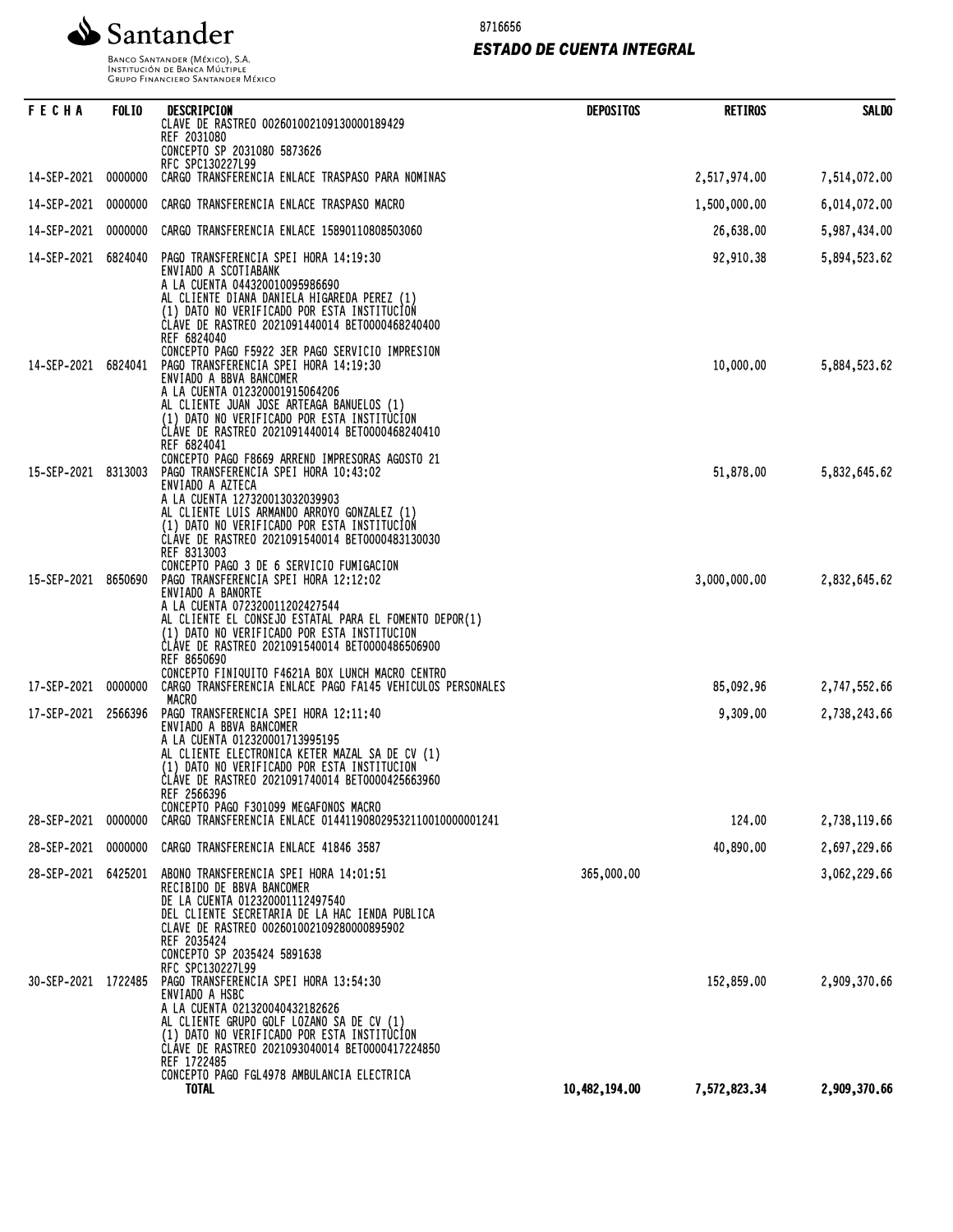

**BANCO SANTANDER (MÉXICO), S.A.** INSTITUCIÓN DE BANCA MÚLTIP **GRUPO FINANCIERO SANTANDER MÉXICO** 

# AGENCIA ESTATAL DE ENTRETENIMIENTO DE JA LISCO

0921871665647137358001

8716656

### *ESTADO DE CUENTA INTEGRAL*

CODIGO DE CLIENTE NO. 47137358 PERIODO : 01 AL 30 DE SEPTIEMBRE DE 2021

HOJA 2 DE 2

#### UUID DEL TIMBRADO 2EDB3437-B3C2-4AA9-B4AF-B1D97B3E850C FOLIO INTERNO : FECHA Y HORA DE EXPEDICION : FECHA Y HORA DE CERTIFICACION : REGIMEN FISCAL DEL EMISOR : LUGAR DE EXPEDICION DEL COMPROBANTE : UNIDAD DE MEDIDA : METODO DE PAGO : TIPO DE COMPROBANTE :

# *INFORMACION FISCAL*

NUM. DE CERTIFICADO DEL EMISOR 00001000000504535458 65508734408

2021-10-02T11:13:28 2021-10-02T11:13:31 601 - GENERAL DE LEY PERSONAS MORALES 01219 - CIUDAD DE MEXICO E48 - UNIDAD DE SERVICIO PUE - PAGO EN UNA SOLA EXHIBICION. INGRESO

NUM. DE CERTIFICADO DEL SAT 00001000000505211329 jcbZkrfIzCaTi00clGma2vALxIAvGbPjcbZ ZlXZEnhz5xhTeG1cNlutUVdGvSAi::XZlXZ zcbRxwPVWVQWPPwQuSxSZWUQuYXYwVQbzcR XPJM;WTJDJsCa38aCVlbtDELH4VVyET8KAP Tucgf4UsZX0zwvNrqb:mcahVi3HL6Wqb0nX XF6L8yX44HNNzHkxfs1h8xTkHEdoUM6I5;2 qnAf:8rVxoV0nGgS7;;eeIcrggmKHzLSMX8 9DbHxD9S;0gUf5dXBHMyb5pRa7CkbIcNc2P o8;RJMG2YG0F1hJoaN5RVXNcxY5H4frl1qP BFMpGB6km1oSlKF960v1LpSqIjgk0dkZeSR DMsSc6EIzgYMsJA5yOxCLpvQWOLTDAuO:X8 7:Z8uL1g8n2ZfQbWZ8nb40I4QLiIB8Z8kW0 kcefhXc1cNd0aQyTjkgOq1vAxc476BkaSBX peapXnV1c4m5ETX4oasuBKVeM44RTkIXidR OCYRY79zB7UjF1HcyvwiAdpLrnA;arJIFo: DX8MCG30EjRXNWvLkjIJjTvaoNjc6Uf68WP e;GVzYDztHzvs6pmkMLHfaLrnV48t6YIcM8 8GjLJXztqvPRHH85mYdwGE0j94UVtzWfHj2 vxNgJqqXXAKQ3iPE4iHhMj6lfQq3AdKplO0 JhvInhdwV53ENycWbGmOihVMTpFf:rlCASP SCSbHon40zxZgK:7jbkQ6d9xi6MXIVjbj;X Zs:Z;CaaXdn9oRSAvqnJm5Dfxz0WE8ysvVP ucSZdhpWD6S25YqPOHhj0vrDgdDJIdcB2Y0

# SELLO DIGITAL DEL EMISOR

fDBb0PnAGB2+iDGV29MBBPBdXTjvykMlnstjJ7RxSvHDDvrUWX233rQQ6x0qsgJiC2l/nicj5xZBljuMDQMlXhj9F7MfluCq1LpnVoJ9aMgcyGqtPsB3uJOX2sdeQv1vA5+ez4fhrGwl0OROT qJ91GNpeV15SZWbY7zgz+zJyVGh1nd84cDGMVQjoiANetYKKEdLh1b24Lrr9z7zZsMkJu+0PgJeMDXu9TPBDTUml3k1Je2Z+wLxpUxkwCHhw0zZ+6wU0LNEtvln3+RCIEbp+nIeNipkA39wEw 9ZgvPXQhMghOS87+UUi2o8qCk5Zc3gHOtFAm1SVzWaD/bo5ZGF2w==

#### SELLO DIGITAL DEL SAT

a5+sNB2sEBMyKjikXs7gZMQZPMI+QNdnkik5cdJDwcenOp26X/hUL6wWnErVut8QCabh1Av9hZI5BeikveBUiJG6Gk0rBQwiIJUrBkWdihtbBZMGog5KgvZH3v5zED/AH/SgwBEMYnU0csPeu 6Hk1AoeLXKJUX7ZZel8zFMOZhpzuT164hzVz95QPIaapEICN2G3HuO2VMBFSqJHIESawwceq4JoA14zFkYfioVX8yu5UYu6Rl3vHgye4RHFFhggSzI5hyUlfqF+FPFQfpbMou/E8sbyo7jXGn SLo3Mjqp4nMn4DFIauCl/vyOyVdxbAL8IRlEZRp0dzpGmNzFjHaQ==

#### CADENA ORIGINAL DEL COMPLEMENTO DE CERTIFICACION DEL SAT

||1.1|2EDB3437-B3C2-4AA9-B4AF-B1D97B3E850C|2021-10-02T11:13:31|INT020124V62|fDBb0PnAGB2+iDGV29MBBPBdXTjvykMlnstjJ7RxSvHDDvrUWX233rQQ6x0qsgJiC2l/n icj5xZBljuMDQMlXhj9F7MfluCq1LpnVoJ9aMgcyGqtPsB3uJOX2sdeQv1vA5+ez4fhrGwl0OROTqJ91GNpeV15SZWbY7zgz+zJyVGh1nd84cDGMVQjoiANetYKKEdLh1b24Lrr9z7zZsMkJu +0PgJeMDXu9TPBDTUml3k1Je2Z+wLxpUxkwCHhw0zZ+6wU0LNEtvln3+RCIEbp+nIeNipkA39wEw9ZgvPXQhMghOS87+UUi2o8qCk5Zc3gHOtFAm1SVzWaD/bo5ZGF2w==|00001000000505 211329||

#### ESTE DOCUMENTO ES UNA REPRESENTACIÓN IMPRESA DE UN CFDI PAGO EN UNA SOLA EXHIBICION

#### SIGNIFICADO DE ABREVIATURAS UTILIZADAS EN EL ESTADO DE CUENTA:

| ABO=<br>ANUL=<br>ANT=                                                                                   | ABONO (S)<br>ANULACION                                                                                                                                                                  | DEB=                                  | DEBITO                                                                     | NO=                       | <b>NUMERO</b>                                      |
|---------------------------------------------------------------------------------------------------------|-----------------------------------------------------------------------------------------------------------------------------------------------------------------------------------------|---------------------------------------|----------------------------------------------------------------------------|---------------------------|----------------------------------------------------|
|                                                                                                         |                                                                                                                                                                                         | DEP=                                  | DEPOSITO                                                                   | NOM=                      | NOMINA                                             |
|                                                                                                         | ANTICIPO                                                                                                                                                                                | <b>DESEM=</b>                         | DESEMPLEO                                                                  | ORD=                      | <b>ORDEN</b>                                       |
| ANTICIP=<br>ASEG=                                                                                       | ANTICIPADO                                                                                                                                                                              | DEV=                                  | DEVOLUCION (ES)                                                            | P=                        | <b>POR</b>                                         |
|                                                                                                         | ASEGURAMIENTO                                                                                                                                                                           | $\overline{DISP}$ =                   | <b>DISPOSICION</b>                                                         | PAG=                      | PAGARE (S)                                         |
|                                                                                                         | AUTOMATICO                                                                                                                                                                              | DOMIC=                                | DOMICILIACION                                                              | <b>PER=</b>               | <b>PERIODO</b>                                     |
|                                                                                                         |                                                                                                                                                                                         | EFEC=                                 | <b>EFECTIVO</b>                                                            | <b>PGO=</b>               | <b>PAGO</b>                                        |
|                                                                                                         | AUTOMOVIL, AUTOMOTRIZ<br>NÚMERO DE CONTRATO DE FONDOS DE INVERSIÓN                                                                                                                      | ELEC=                                 |                                                                            | $PZ0=$                    | <b>PLAZO</b>                                       |
| AUT=<br>AUTO=<br>BME=<br>BONI=<br>C-UAT.=<br>CAT.=<br>CAT.=<br>CAT.=<br>CARC=<br>CAP=<br>CDMX=<br>CDMX= | <b>BONIFICACION</b>                                                                                                                                                                     | EQUIV=                                | ELECTRONICO (A)<br>EQUIVALENTE                                             | REC=                      | <b>RECIBO</b>                                      |
|                                                                                                         | <b>CON</b>                                                                                                                                                                              |                                       | ESQUEMA                                                                    | <b>REF=</b>               | REFERENCIA                                         |
|                                                                                                         | ČÄDA UNO (A)<br>COSTO ANUAL TOTAL<br>COSTO EFECTIVO REMANENTE                                                                                                                           | ESQ=<br>FACT=<br>FEC=<br>FEC=<br>FED= | FACTURACION                                                                | <b>REN=</b>               | RENDIMIENTO                                        |
|                                                                                                         |                                                                                                                                                                                         |                                       | Fecha                                                                      | $S =$                     | <b>SOBRE</b>                                       |
|                                                                                                         |                                                                                                                                                                                         |                                       | FEDERAL (ES)<br>GANANCIA ANUAL TOTAL                                       | $\bar{\text{S}}\text{BC}$ | SALVO BUEN COBRO                                   |
|                                                                                                         | CAJERO (S)<br>CANCELACIÓN                                                                                                                                                               | G.A.T.=<br>IMPTO=                     |                                                                            | $SDO =$<br>SEG=           | <b>SALDO</b>                                       |
|                                                                                                         |                                                                                                                                                                                         |                                       | <b>IMPUESTO (S)</b>                                                        |                           | SEGURO (S)                                         |
|                                                                                                         | <b>CAPITAL</b>                                                                                                                                                                          | INI=                                  | INICIAL                                                                    | SER=<br>SPEI=             | SERVICIÒ                                           |
|                                                                                                         | CIUDAD DE MEXICO                                                                                                                                                                        |                                       | ÎNÎ / INTS= ÎNÎÊRÊS (ES)<br>Intal=   Internacional                         |                           | SISTEMA DE PAGOS ELECTRONICOS                      |
|                                                                                                         |                                                                                                                                                                                         |                                       |                                                                            | SUC=                      | <b>SUCURSAL</b>                                    |
|                                                                                                         |                                                                                                                                                                                         | <b>INV=</b>                           | <b>INVERSION</b>                                                           | $\bar{I}$ =               | TASA                                               |
|                                                                                                         |                                                                                                                                                                                         | INVALID=                              | INVALIDEZ<br>LINEA DE CREDITO INMEDIATA                                    | TARJ=                     | TARJETA (S)<br>TRANSFERENCIA ELECTRONICA DE FONDOS |
|                                                                                                         |                                                                                                                                                                                         | $\overline{LCI}$ =                    |                                                                            | TEF=                      |                                                    |
|                                                                                                         |                                                                                                                                                                                         |                                       | <b>LIQUIDACION<br/>LINEA DE COBERTURA</b>                                  | $TPV =$                   | TERMINAL PUNTO DE VENTA                            |
|                                                                                                         |                                                                                                                                                                                         | LOC=                                  |                                                                            | <b>TRANSF=</b>            | TRANSFERENCIA                                      |
|                                                                                                         |                                                                                                                                                                                         | $LPI =$                               |                                                                            | VTA=                      | VENTA (S)<br>VENCIMIENTO                           |
|                                                                                                         | <b>CONA:<br/>CERTIF= CERTIFICADO<br/>CGO= CARGO<br/>CH= CHEQUE (S, RA)<br/>COM= COMESION<br/>COM= COMESION<br/>CR= CREDITO<br/>CTA= CREDITO<br/>CTA= CUENTA (S)<br/>CTA= CUENTA (S)</b> | MORA=                                 | LINEA DE PROTECCIÓN INMEDIATA<br>MORATORIO (S)<br>NUMERO DE OPERACIÓN (ES) | $V$ TO=                   |                                                    |
|                                                                                                         |                                                                                                                                                                                         | $N. OP =$                             |                                                                            |                           |                                                    |

BANCO SANTANDER (MEXICO) S.A., INSTITUCION DE BANCA MULTIPLE, GRUPO FINANCIERO SANTANDER MEXICO, R.F.C. BSM970519DU8

PROLONGACION PASEO DE LA REFORMA NO. 500 PISO 2 MOD. 206, COL. LOMAS DE SANTA FE, DELEGACION ALVARO OBREGON, C.P. 01219, CIUDAD DE MEXICO AGRADECEREMOS NOS COMUNIQUE SUS OBJECIONES EN UN PLAZO DE 90 DIAS DE LO CONTRARIO CONSIDERAREMOS SU CONFORMIDAD.

Proteja su información suscribiéndo a Paperless, su estado de cuenta por correo electrónico, en cualquiera de nuestras sucursales Santander.